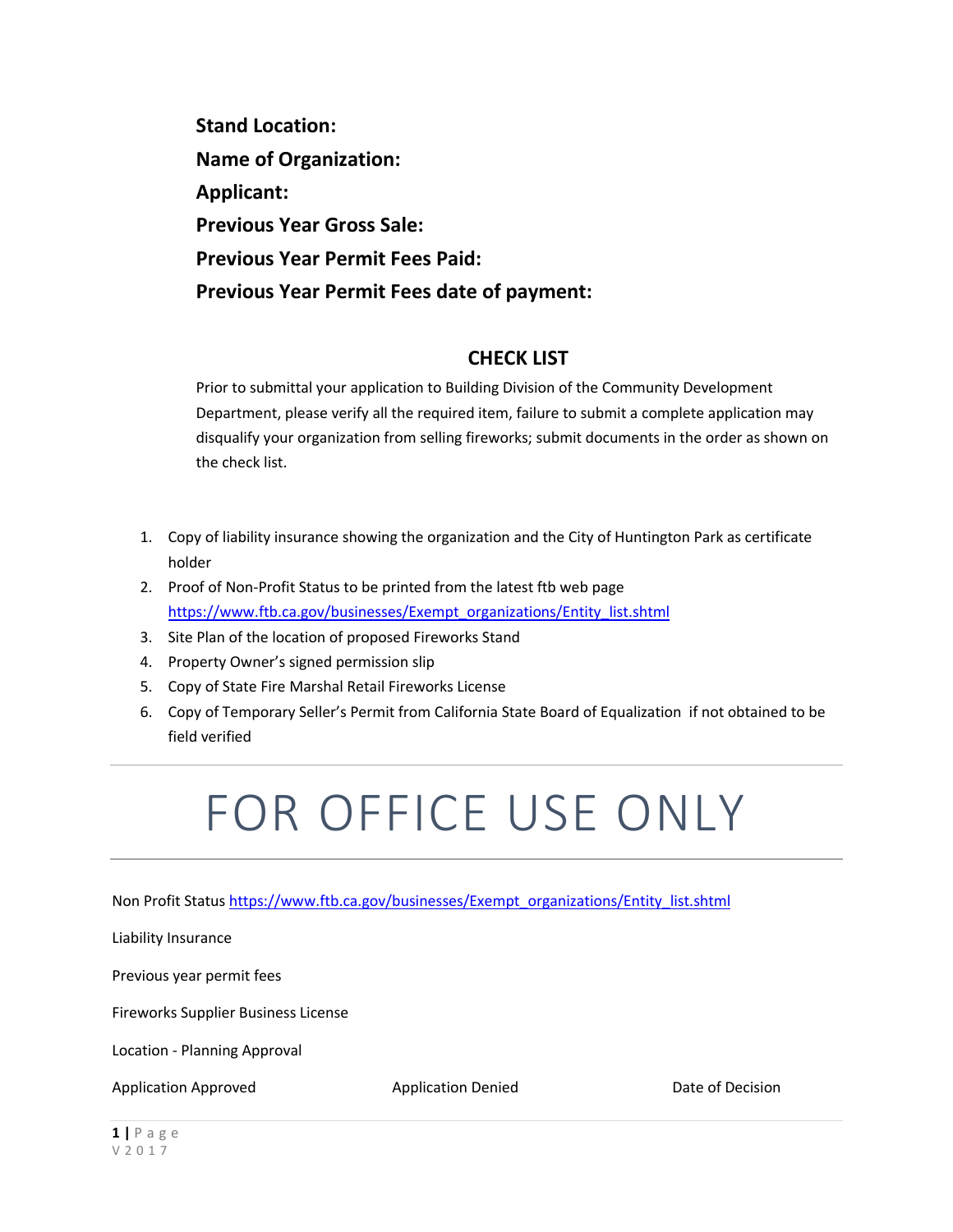## **CITY OF HUNTINGTON PARK**

## **APPLICATION TO SELL SAFE & SANE FIREWORKS**

## **(Application shall be filed no later than May 15th along with the application fee)**

| <b>APPLICATION DATE:</b>                                                                                        |
|-----------------------------------------------------------------------------------------------------------------|
|                                                                                                                 |
|                                                                                                                 |
|                                                                                                                 |
| Purpose of Organization: [] Veteran [] Patriotic [] Charitable [] Religious [] Civic Betterment                 |
| Number of Members who are residents of the City: ________________________________                               |
|                                                                                                                 |
|                                                                                                                 |
|                                                                                                                 |
|                                                                                                                 |
|                                                                                                                 |
| Liability Insurance Number: University of the Communication of the Communication of the Communication of the Co |